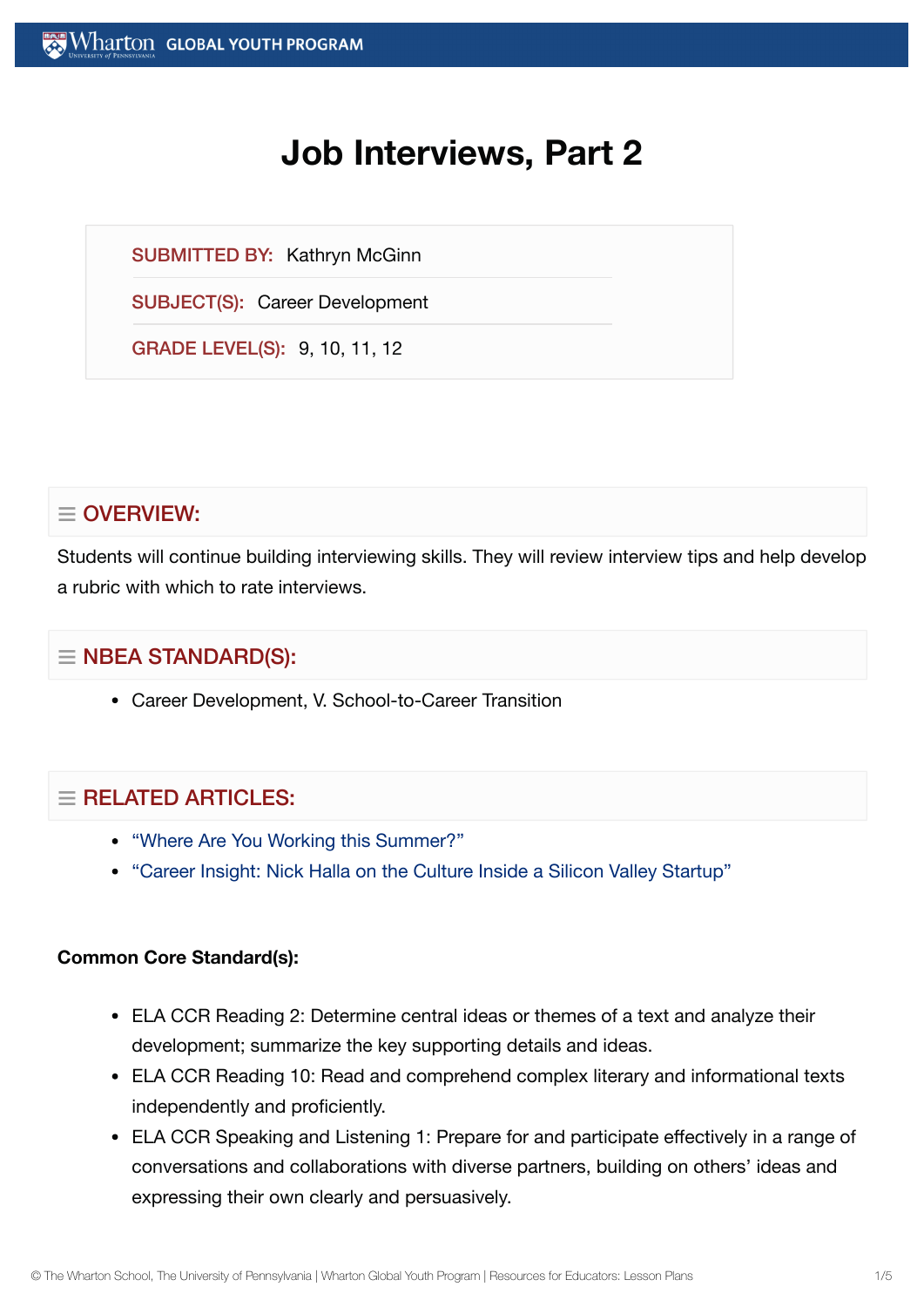## $\mathbb{R}$  Wharton Global youth program

- ELA CCR Speaking and Listening 3: Evaluate a speaker's point of view, reasoning, and use of evidence and rhetoric.
- ELA CCR Speaking and Listening 4: Present information, findings, and supporting evidence such that listeners can follow the line of reasoning and the organization, development, and style are appropriate to task, purpose, and audience.
- ELA CCR Speaking and Listening 6: Adapt speech to a variety of contexts and communicative tasks, demonstrating command of formal English when indicated or appropriate.

## **Objectives/Purposes:**

- Students will read and analyze an article for main ideas.
- Students will learn more interviewing skills.
- Students will work constructively to develop interview rubric.

#### **Knowledge@Wharton Article:**

"One [Woman's Advice](http://knowledge.wharton.upenn.edu/article.cfm?articleid=2746) to Another: It's Always Time to Speak Your Mind"

## **Other Resources/Materials:**

- Interview tips [\(Handout](https://globalyouth.wharton.upenn.edu/wp-content/uploads/2012/02/Career-Development-8_HandoutA.pdf) A)
- Partially filled rubric [\(Handout](https://globalyouth.wharton.upenn.edu/wp-content/uploads/2012/02/Career-Development-8_HandoutB.pdf) B)
- Completed rubric [\(Handout](https://globalyouth.wharton.upenn.edu/wp-content/uploads/2012/02/Career-Development-8_HandoutC.pdf) C)

#### **Activities:**

- 1. Hand out "One Woman's Advice…" to students. Have students read the first section of the article (up to "Getting Connected). Ask students to highlight key points as they read. Discuss the article with students. Address the following questions:
- What reason(s) does the article give for women's lack of wage/income equity?
	- Women simply don't ask for higher salaries.
	- Women don't network as effectively as men, and they aren't as skilled at using connections to climb the corporate ladder.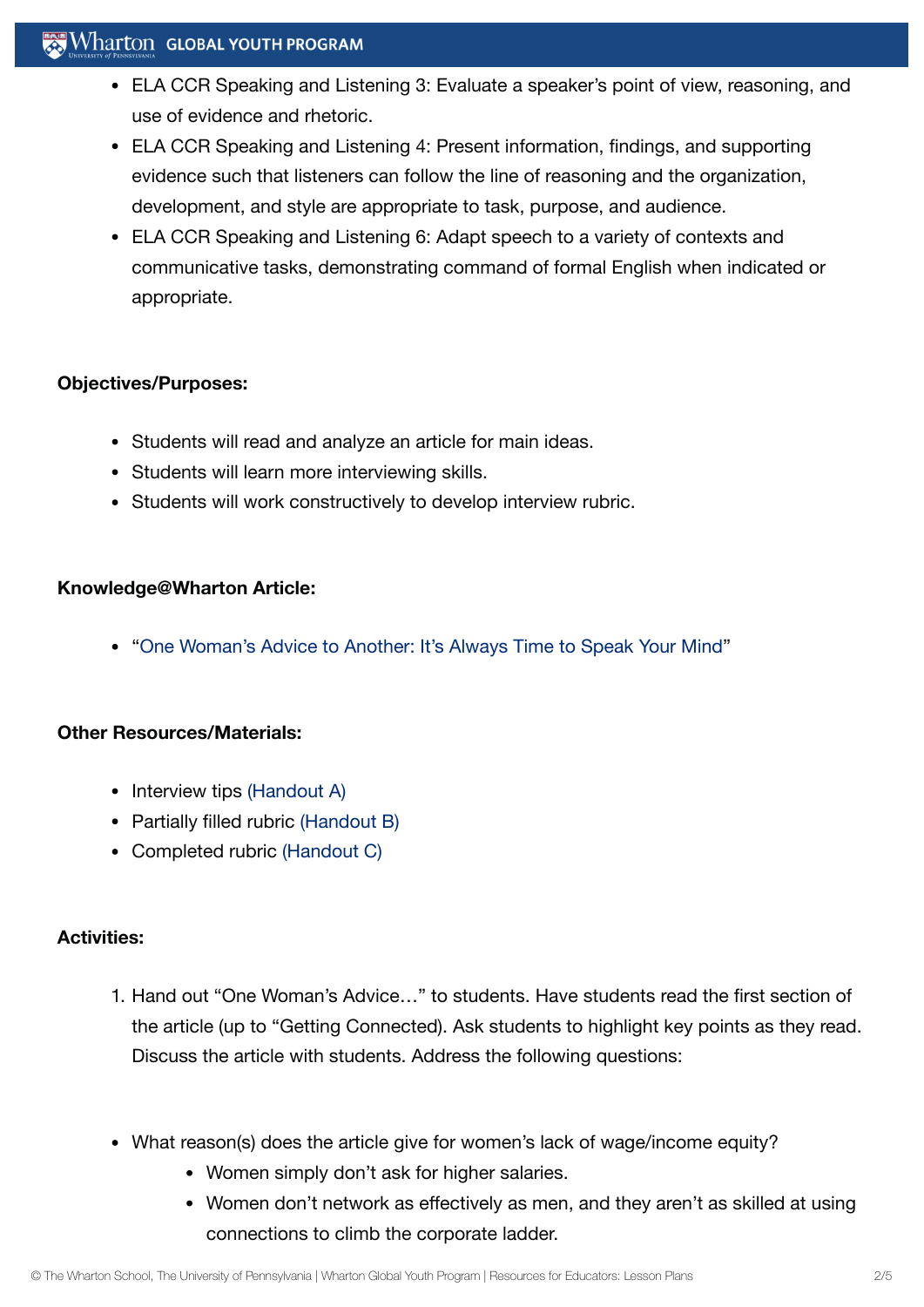- Women are taught to be other-focused and settle on the salary they "need," rather than what they are worth.
- Women are afraid to ask for more because they want everyone to like them.
- What does the article suggest women do differently?
	- Find sponsors, senior colleagues who advocate on their behalf and help them advance their careers.
	- Learn to ask for what they want, speak up when they have something to say.
- How can this advice be applied to job interviews, as well?
	- Women should not be afraid to share their accomplishments, state their goals and negotiate for higher salaries.
- Is it women's responsibility to change their approach? Or could employers change, as well?
	- It's worth pointing out that the bottom line of this article is that women need to act more like men in order to get ahead in the corporate world. Instead of blaming women for their lack of career advancement, it's also worth looking at corporate culture and considering whether that culture could/should change to embrace some characteristics commonly attributed to women.
	- Heads of corporations might want to consider how to encourage all employees to share their ideas and establish norms for meetings that make it easier for everyone to participate.
	- The legacy of sexism in the workplace will not be erased solely by women speaking up. Power hierarchies must be acknowledged and individuals should consider *why* certain characteristics are embraced in the corporate world.
- Do you agree with the articles depiction of the differences between men and women in the workplace?
	- Opinions will vary.

## *(5 mins)*

*2.* Hand out (More) Interviewing Tips to students. Address any questions that students may have.

## *(5 mins)*

3. Tell students before they participate in mock interviews with their partners, that they are going to think more about the criteria employers use to evaluate interviews. Hand out partially filled rubric to students. Discuss the criteria on the side, and what each means: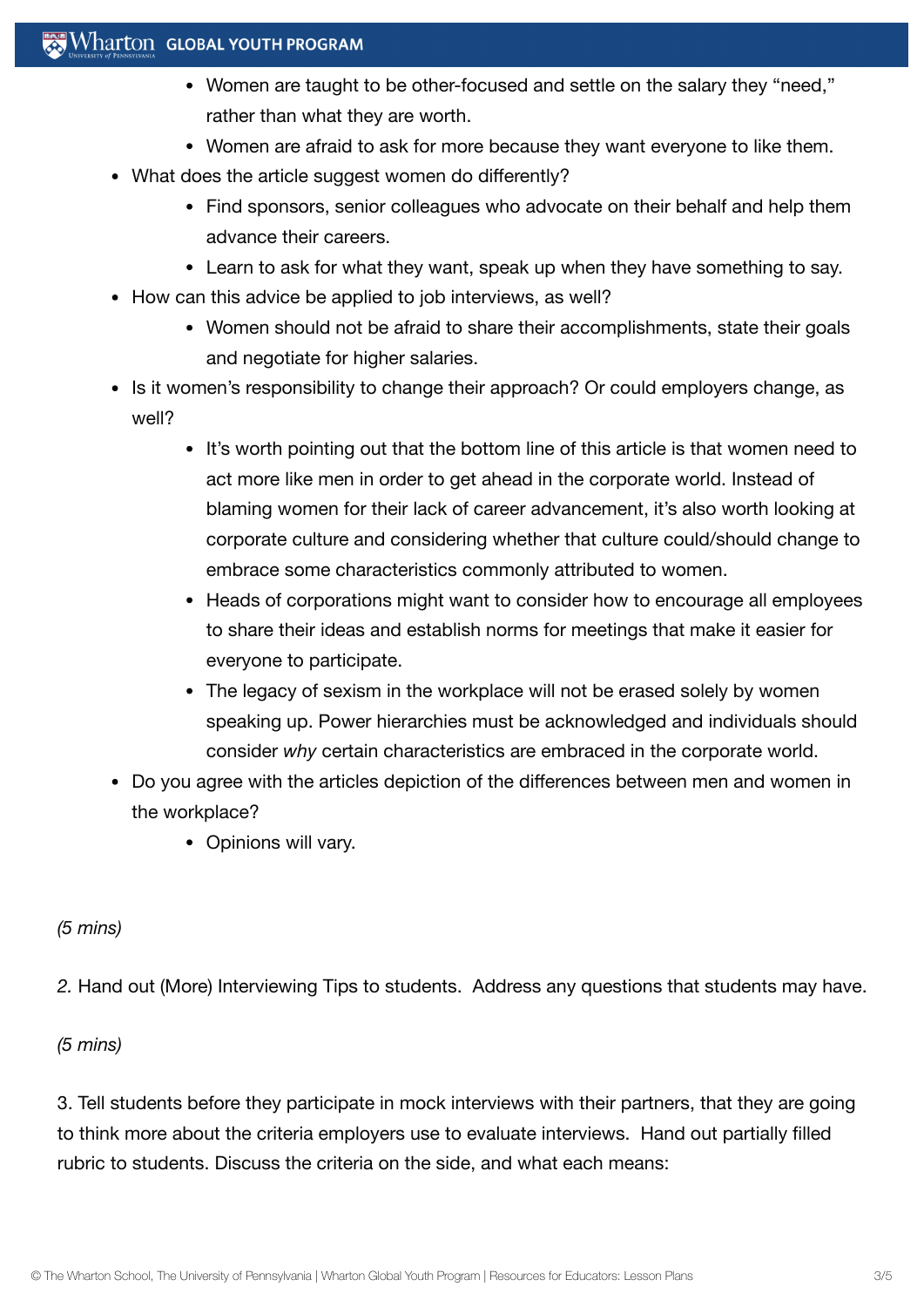## $\mathbf{W}$  Wharton Global youth program

- Clarity of Goals/Objectives: Does the interviewee have a clear sense of what she wants to do in the future?
- Qualifications/Self-Assessment: How well does the interviewee describe her skills and talents in relation to the job?
- Knowledge of Job/Organization: Does the interviewee understand the job and have an investment in working with the organization?
- Overall Poise/Presentation: Is the interviewee confident and positive?

Go through the first row of the rubric with students, highlighting the differences between excellent, good, average and poor ratings for "Clarity of Goals."

#### *(5 mins)*

4. Break students into three groups: each group will be responsible for completing one blank line of the rubric.

## *(10 mins)*

5. Groups share out, teacher takes notes on the board or computer projector (the students will use their completed rubric in the next lesson). (See handout with completed rubric for a sense of what the finished product should look like, although certainly there may be variations.)

#### *(10 mins)*

## **Tying It All Together:**

Ask students what they are most worried about in terms of the interview process. Which criteria do they think is most difficult to master? Why? Give students any remaining time to prepare for their interviews tomorrow.

*(10 mins)*

## **Practice Outside of the Classroom:**

Think about what questions you will be asked by an interviewer and practice saying your responses out loud, either to yourself or to a friend or family member.

#### **What Worked and What I Would Do Differently:**